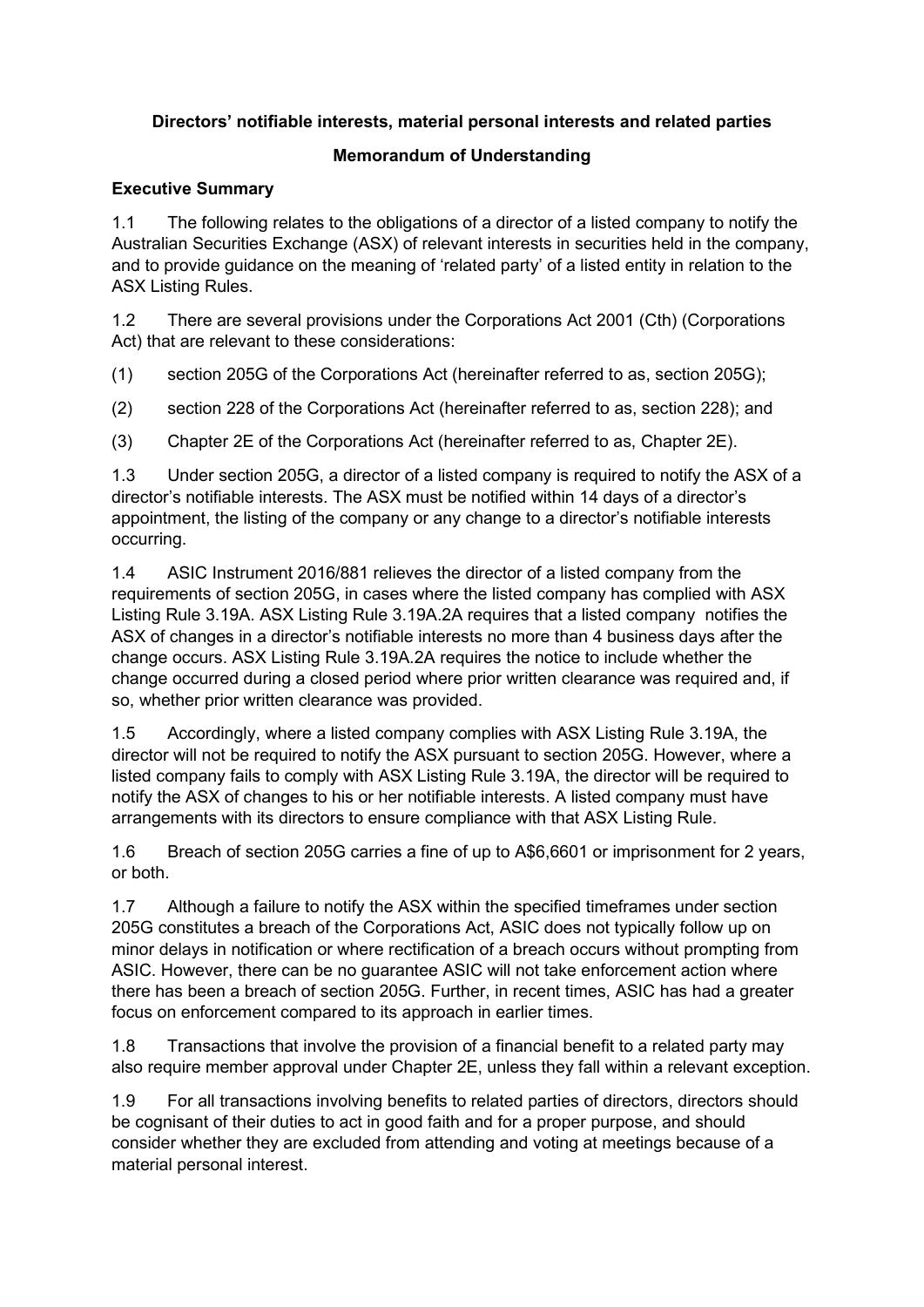### **Section 205G of the Corporations Act – disclosure of notifiable interests**

2.1 Under section 205G(1), a director of a listed public company is required to notify the ASX of:

(1) the director's relevant interests in securities of the company or a related body corporate; and

- (2) contracts:
	- a) to which the director is a party or under which the director is entitled to benefit; and
	- b) that confer a right to call for or deliver shares in, debentures of or interests in a managed investment scheme made available by the company or a related body corporate.

2.2 The director must notify the ASX of his or her relevant interests within 14 days of a change occurring.. Where a director is newly appointed, they must notify the ASX within 14 days of their appointment (but this does not include a director who retires and is reappointed at the same meeting).

#### **Relevant interests**

2.3 Section 205G requires a director of a listed public company to disclose only securities in which he or she has a relevant interest.

2.4 Under the Corporations Act, a person has a "relevant interest" in securities if they:

(1) are the holder of the securities;

(2) have the power to exercise, or control the exercise of, a right to vote attached to the securities; or

(3) have the power to dispose of,or control the exercise of a power to dispose of, the securities.

2.5 Subject to paragraph 2.8 below, this means that a director must either hold the securities or, if the securities are held by some other person, the director must have some control over how the securities are voted on or disposed of.

2.6 Absent of any agreement, arrangement or understanding between a person and the holder of the securities, a person would not ordinarily be considered to have a relevant interest in the shares held by some other person. This includes shares owned and held by a person's spouse or children.

2.7 Therefore, a director would not be required to disclose in an Appendix 3X or 3Y any shares held by the director's spouse or children because the director does not have a relevant interest in these shares (unless the director does control them).

2.8 If a director also controls a company, then the director may also be deemed to hold a relevant interest in any shares held by that company or a subsidiary. Equally, if a director holds 20% of the shares of the company, the director may also be deemed to have a relevant interest in any shares in which the company has a relevant interest.

### **Relationship with ASX Listing Rules 3.19A and 3.19B**

2.9 ASX Listing Rule 3.19A is a separate but complementary requirement to section 205G.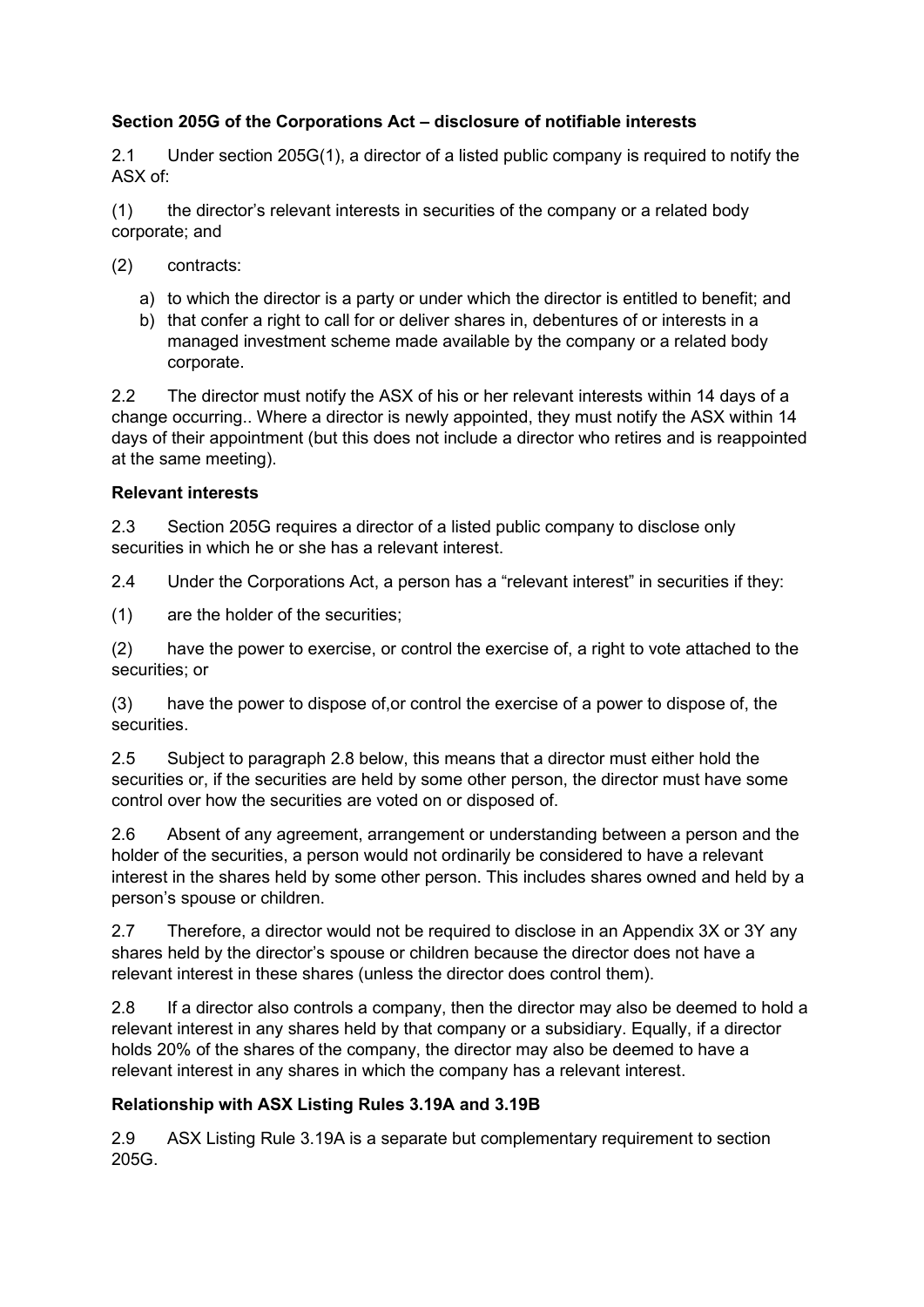2.10 Under ASX Listing Rule 3.19A, a listed company must notify the ASX of a director's "notifiable interest", no more than 4 business days after; the company's admission, the director's appointment, a change to the director's "notifiable interest" occurs, or the person ceases to be a director.

"notifiable interest" is defined as:

(1) relevant interests in securities of the company or a related body corporate; and

(2) interests in contracts to which the director is a party or under which the director is entitled to a benefit, and that confer a right to call for or deliver shares in, debentures of or interests in a managed investment scheme made available by the company or a related body corporate.

2.11 Under ASX Listing Rule 3.19B, a listed company is required to make arrangements with its directors to ensure that its directors disclose all the information required by the company to comply with ASX Listing Rule 3.19A. Further, the listed company must enforce the arrangement with the directors. A proforma of that agreement is contained in the guidance notes to the ASX Listing Rules.

2.12 Importantly, unlike section 205G, ASX Listing Rule 3.19A imposes the obligation to notify the ASX on the listed company and not the directors.

2.13 Because the requirements of ASX Listing Rule 3.19A and section 205G are similar, ASIC Instrument 2016/881 provides an exemption to section 205G. Accordingly, where a director reasonably believes that a listed company complies with ASX Listing Rule 3.19A, the director of the listed company will not be required to comply with section 205G.

2.14 On the other hand, if the director does not reasonably believe that a listed company has complied with ASX Listing Rule 3.19A, the director of the listed company will still be required to comply with section 205G. Importantly, in such a case, a failure to notify the ASX of changes in his or her notifiable interests will constitute a breach of section 205G by the director.

### **Breach of section 205G**

2.15 Where a breach of section 205G occurs, the director will be guilty of an offence and liable for a fine of up to A\$6,6606, or imprisonment for 2 years, or both.

2.16 Although a failure to notify the ASX within the specified timeframe (in cases where the listed company has not complied with ASX Listing Rule 3.19A) is a breach of the Corporations Act by the director, ASIC does not typically follow up on minor delays. The longer the delay, the more likely that ASIC will follow up on the breach. Ordinarily, one would not expect ASIC to follow up on a breach where it is rectified prior to ASIC deciding to take any action.

2.17 ASIC Regulatory Guide 193: Notification of Directors Interests in Securities – Listed Companies (June 2008) provides guidance on the approach that ASIC will take when enforcing this provision. In the event that ASIC identifies a breach of section 205G and is considering prosecution, the director will be sent a letter asking the director to explain the reasons for the breach. This explanation will not necessarily enable the director to avoid prosecution, however the information will be taken into account when ASIC is deciding whether to prosecute the director or not. Please note that, in recent times, ASIC has had a more heightened focus on enforcement compared to its approach when that regulatory guide was first issued.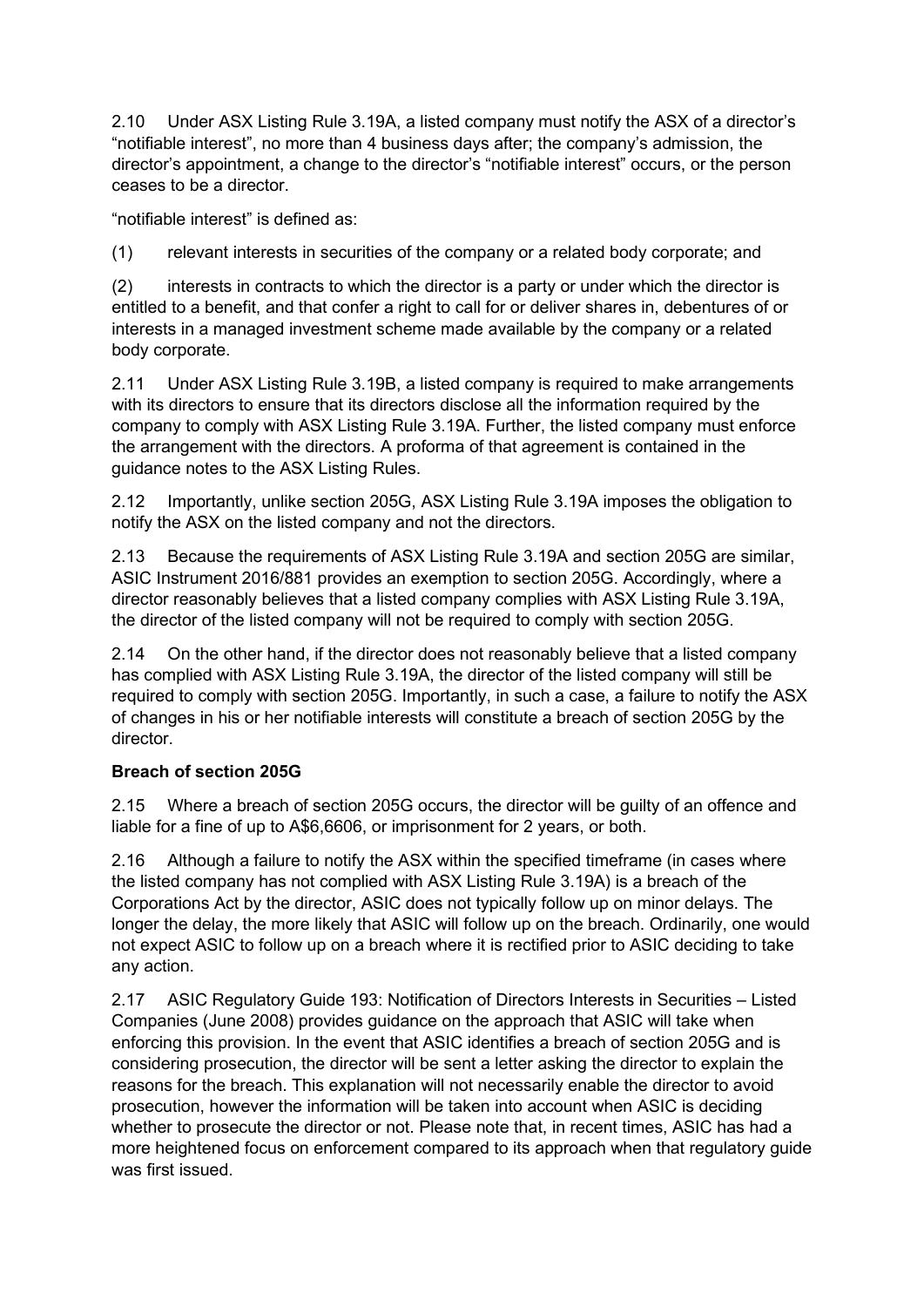2.18 Where there has been a breach of ASX Listing Rule 3.19A, the ASX will generally send the listed company a letter requesting an explanation for the breach of that Listing Rule. The request and the response of the listed company is posted on the Company Announcements Platform in respect of that listed company.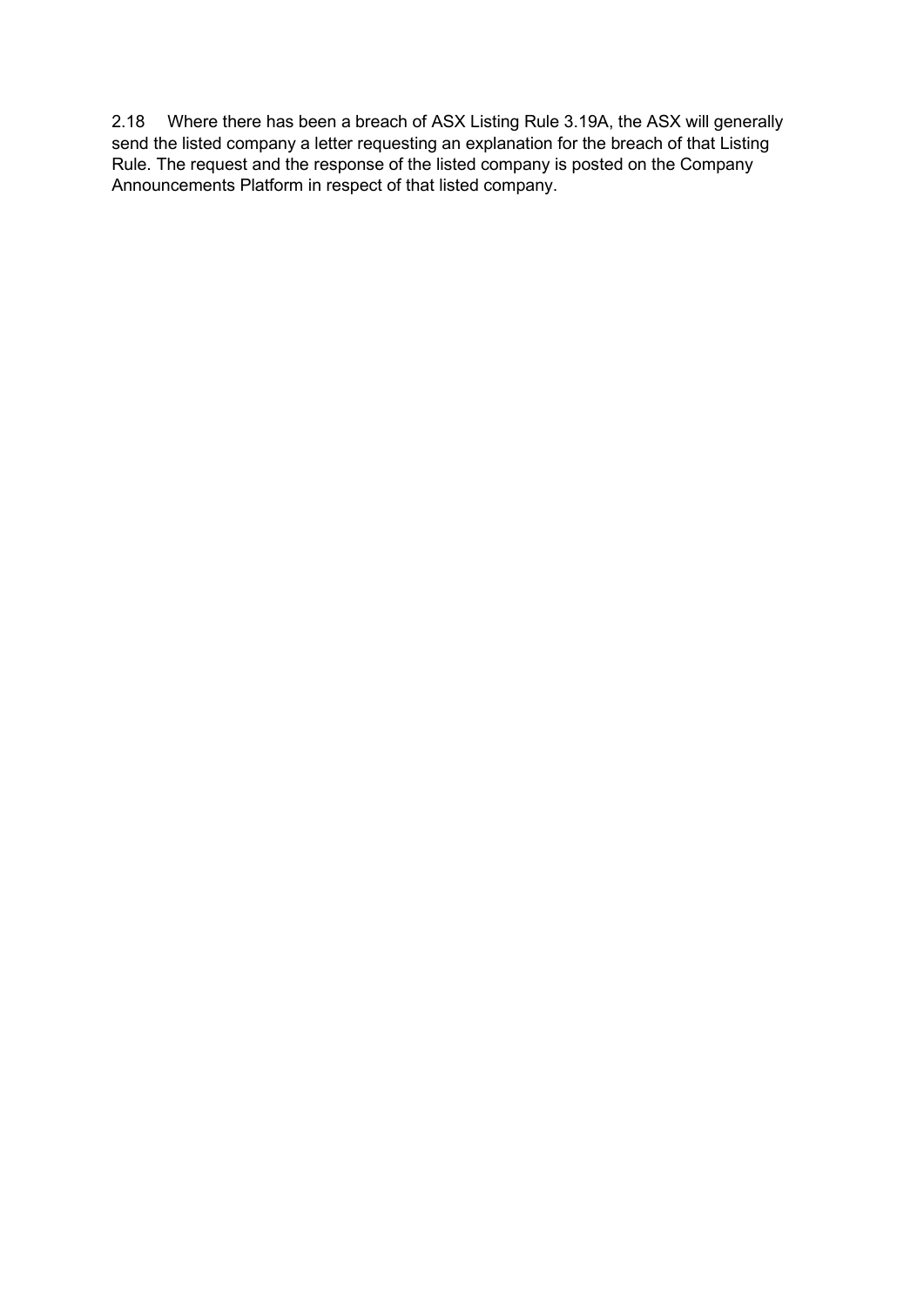## **Section 228 of the Corporations Act – related parties**

3.1 The ASX Listing Rules contain a number of provisions relevant to "related parties" of a listed entity, particularly in Chapter 10. Certain provisions of the Corporations Act also apply to "related parties" of public companies, particularly the provisions of Chapter 2E which restricts a public company giving a financial benefit to a related party of a public company (discussed in more detail in paragraph 4 below).

3.2 The ASX Listing Rules define "related party" separately from (though broadly consistent with) the Corporations Act in relation to listed entities.

3.3 Under section 228, a "related party" of a public company includes:

- 1) an entity that controls a public company;
- 2) directors of the public company or of an entity that controls the public company;
- 3) if the public company is controlled by an entity that is not a body corporate, each of the persons making up the controlling entity;
- 4) spouses and de facto spouses of any persons referred to above;
- 5) parents and children of any persons referred to above;
- 6) an entity controlled by a related party referred to above, unless the entity is also controlled by the public company;
- 7) an entity that was a related party of the public company of a kind referred to above at any time within the previous 6 months;
- 8) an entity that believes, or has reasonable grounds to believe, it will become a related party or a kind referred to above at any time in the future; and
- 9) an entity acting in concert with a related party of the public company on the understanding that the related party will receive a financial benefit if the public company gives the entity a financial benefit.

Is a step-child a related party?

3.4 As stated above, "children" of certain persons can be a related party of a listed company. The definition of "child" in the Corporations Act states that "someone is the child of a person if he or she is a child of the person within the meaning of the Family Law Act 1975 (Cth)" (Family Law Act).

8 Section 228(1)-(7) of the Corporations Act.

3.5 The Family Law Act provides that a "child" can include a person's child, an adopted child, and a child of a marriage or other relationship.

3.6 The Family Law Act provides that a person is the "parent" of a child if they are the biological parents or adoptive parents. Therefore, step-parents are not included within this definition unless they have legally adopted the child. The Family Law Act also defines "stepparent" of a child as a "relative" and as a person who "is not a parent of the child."

3.7 Because a step-child is not a "child" for the purposes of the Corporations Act, the step-child of a director of a publically listed company would not be considered to be a related party of the company.

### **Chapter 10 of the ASX Listing Rules**

3.8 Chapter 10 of the ASX Listing Rules applies to certain transactions including issues of securities with persons in a position of influence in relation to the listed entity.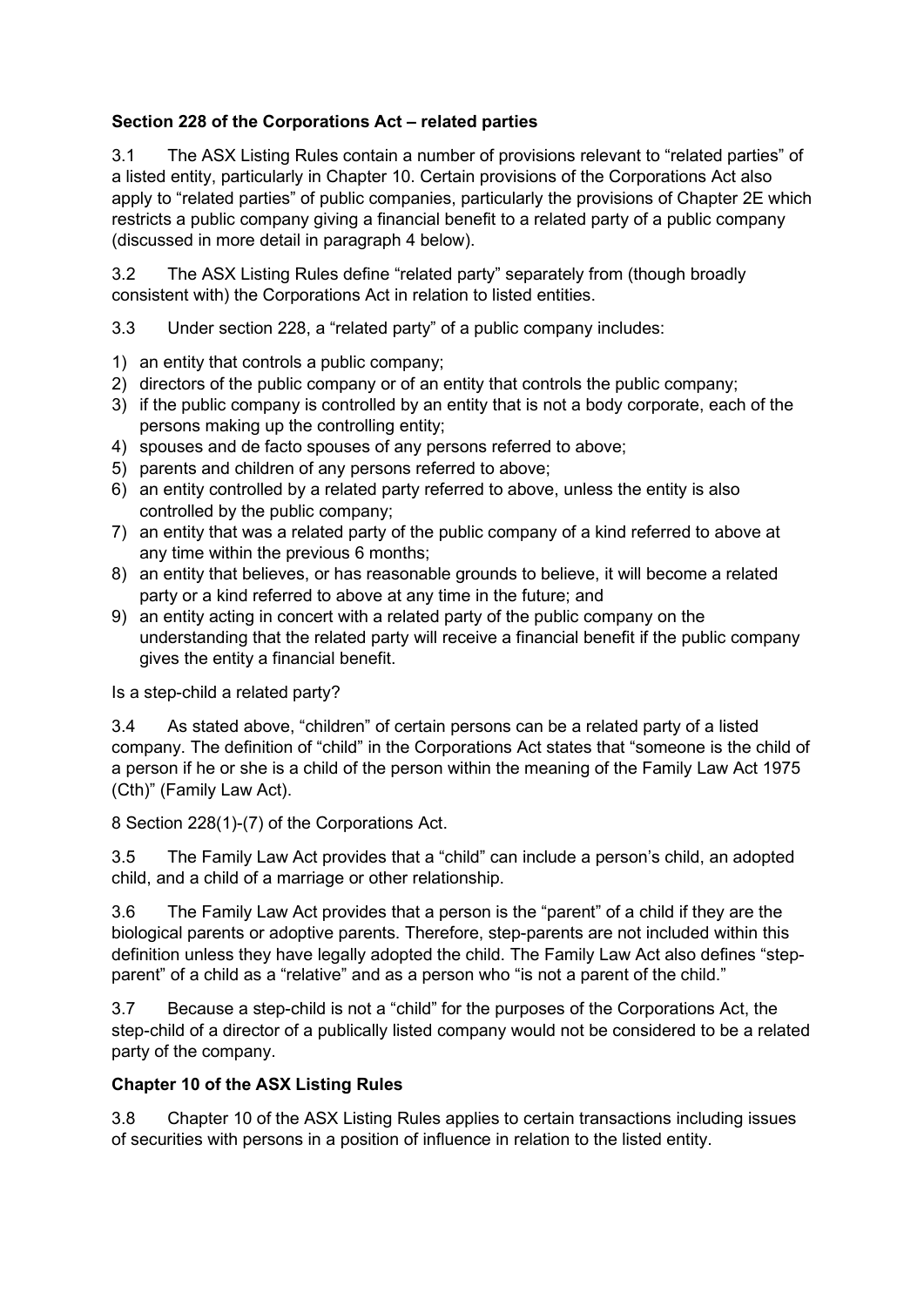3.9 Many of the restrictions in Chapter 10 of the ASX Listing Rules apply to "related parties" of the listed entity. They also apply to other persons of influence such as persons having a substantial holding of shares in the listed entity.

3.10 It is important to note, however, that while many of the restrictions in Chapter 10 apply to "related parties" of the listed entity, such restrictions often also apply to:

(1) associates of a related party; and

(2) any person whose relationship with the listed entity or a related party is such that, in ASX's opinion, shareholder approval should be obtained.

3.11 Accordingly, a step-child of a related party (though not a related party of the listed entity) could be an associate of a related party or a person whom the ASX decides is effectively an associate of a related party.

3.12 Further, under the ASX Listing Rules, a "related party" of a natural person (i.e. a director) is taken to be an associate of the natural person unless the contrary is established. A "related party" of a natural person is defined in similar (but not identical) terms in the ASX Listing Rules to those which apply to a "related party" of a public company outlined in paragraph 3.3 above, and expressly includes a parent or child of the person or of a spouse or de facto spouse of the person.

3.13 Therefore, where a proposed transaction or issue of securities involves a relative of a director of the listed entity, or a company in which the director has an interest, further investigations must be undertaken to ensure that Chapter 10 of the ASX Listing Rules does not apply to the proposed transaction or issue.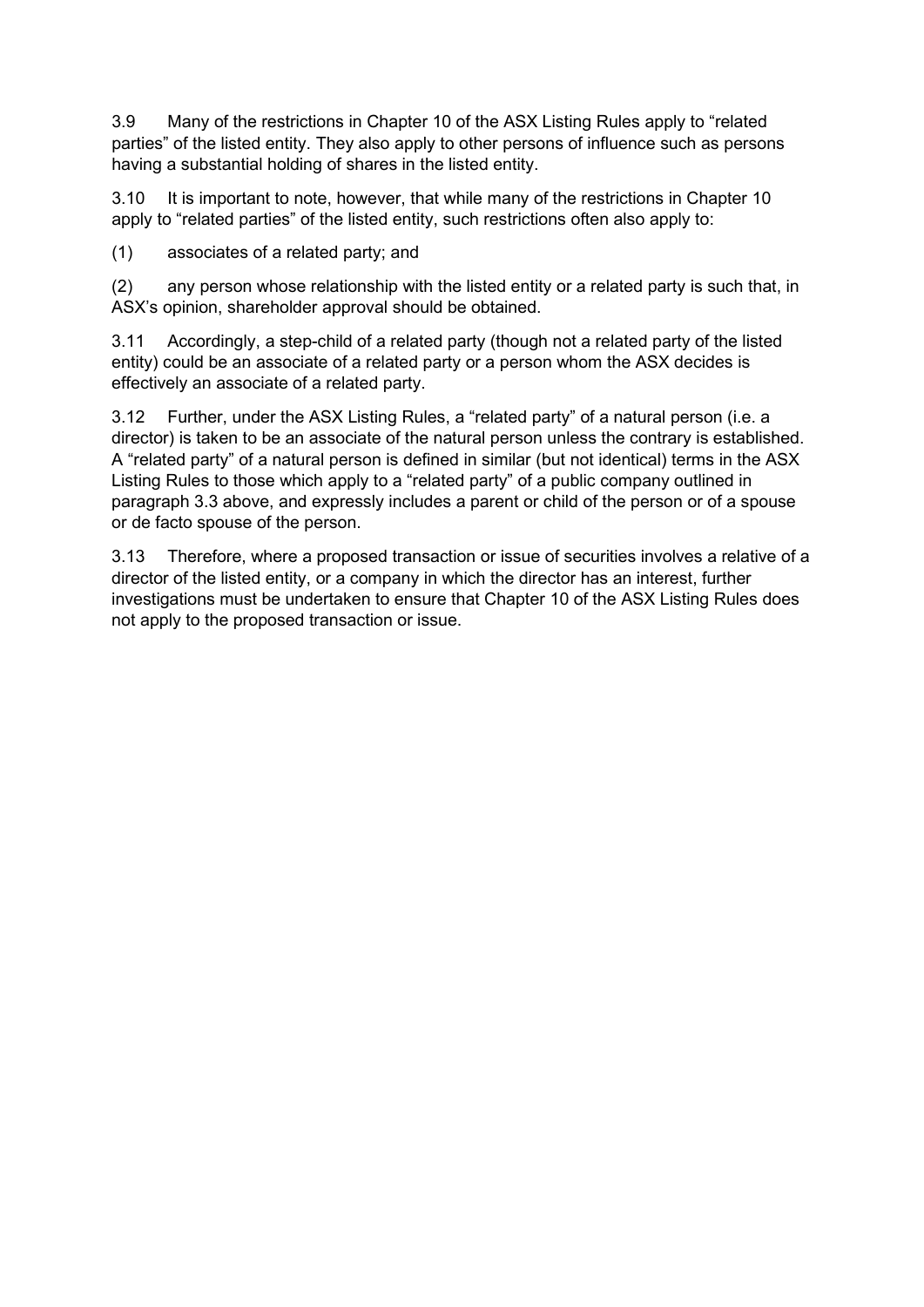# **Chapter 2E of the Corporations Act – related party transactions**

4.1 When a proposed transaction involves a related party of a public company, thought should be given to whether Chapter 2E applies. Under Chapter 2E, public companies must obtain member approval to give a related party a financial benefit unless a relevant exception applies.

4.2 The meaning of '"financial benefit" under section 228(7) is to be interpreted broadly and includes financial benefits that are given indirectly or where the financial benefit does not involve the payment of money, and also where the financial benefit is given pursuant to an informal agreement, oral agreement or an agreement that has no binding force. Examples of giving a financial benefit to a related party include; providing finance or property to the related party, buying or leasing an asset from or selling an asset to the related party, supplying services to or receiving services from the related party, issuing securities or granting an option to the related party, or taking up or releasing an obligation of the related party.

4.3 Member approval is not required for certain transactions or financial benefits including:

- 1) transactions that are on arm's length terms;
- 2) benefits that are reasonable remuneration or reimbursement of officers' and employees' expenses; and
- 3) certain other transactions or financial benefits given under a court order.

4.4 When considering whether the arm's length exception applies, the company should consider how the terms of the overall transaction compare with those of any comparable transactions on an arm's length basis, the nature and content of the bargaining process, and the impact of the transaction on the company.

4.5 If giving the financial benefit to the related party does not come within any of the relevant exceptions, member approval must be obtained by using the procedure set out in the Corporations Act. This includes preparing and lodging with ASIC the explanatory materials to be put to members in relation to the proposed transaction. The materials must provide sufficient information for members to decide whether or not the financial benefit to be given to a related party is in the interests of the company, and may require a valuation from an independent expert.